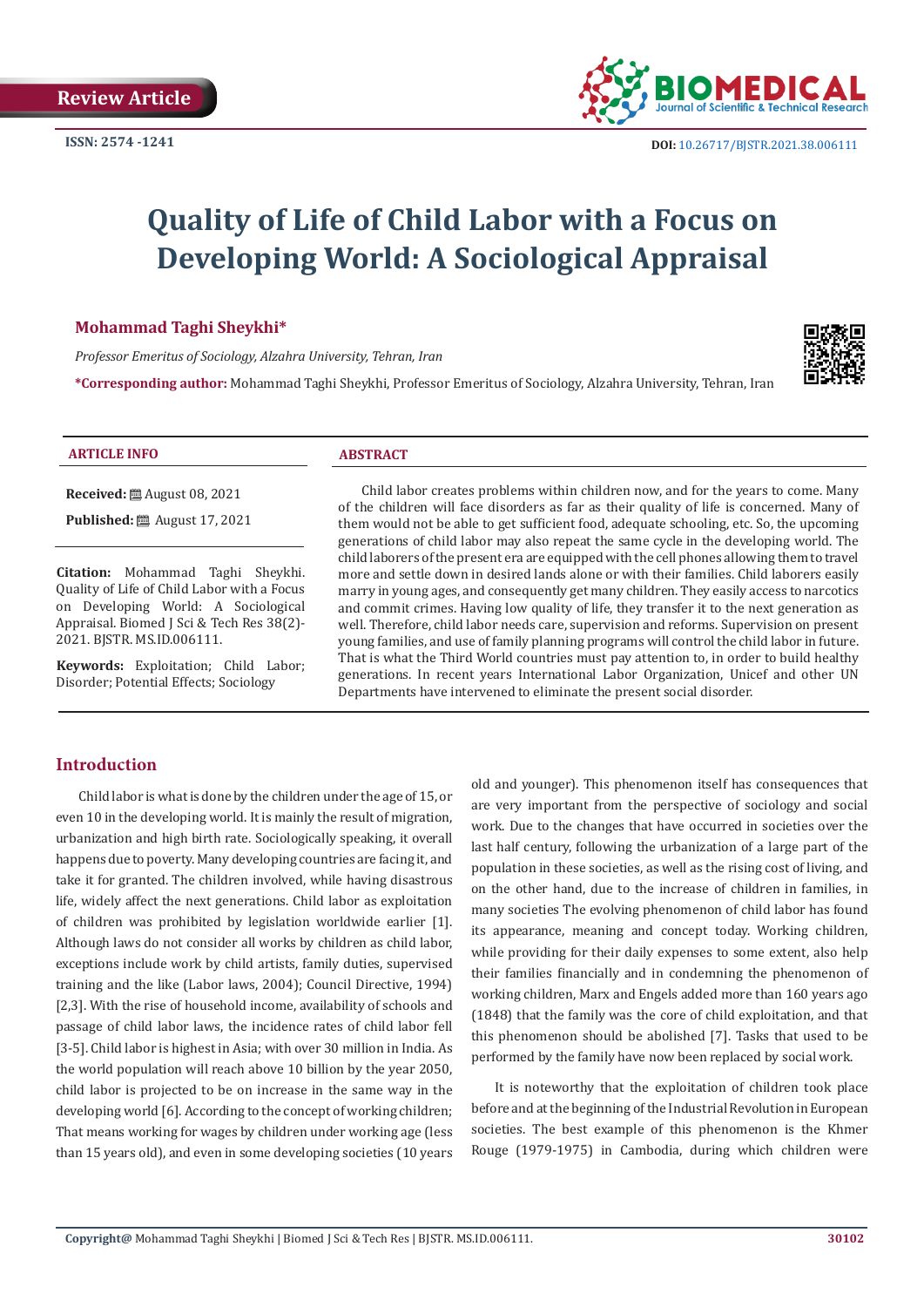forcibly taken from their families to be raised and exploited by the governing body. While public perceptions of child labor are strongly and seriously negatively charged, it is not clear theoretically how harmful this phenomenon is. For some communities, child labor is a routine; That is, individuals in society and even officials do not react negatively to it, while in industrialized and developed societies, this phenomenon generally has a negative impact, and it is dealt with seriously. In societies where chronic and general poverty prevails, the phenomenon of working children does not seem unusual. While in the West the phenomenon of child labor is an unacceptable face of Third World poverty, child labor is commonplace in many societies. As a result, in Pakistan, for example, many children work full-time outside the family, and do not go to school [8]. While the flow of working children generally occurs worldwide, especially in developing countries in rural areas; That is to say, the quiet and moderate activities carried out by children, which are not very disturbing, are some form of which has been considered by the International Labor Organization (ILO) and many mass media. The phenomenon of working children is more common in rural areas than in urban areas. In developing countries, this phenomenon is generally considered normal, especially in rural areas; That is, places that do not have enough educational centers for such children. Children in these communities under the age of 10 engage in many activities that are usually performed by adults.

Social work searches for and investigates the phenomenon. Child labor under the age of 10, and in many societies under the age of 15, has many social, economic, cultural, and biological consequences. This phenomenon in industrialized countries has generally been recognized and stopped for decades. While in developing societies, due to the structure of these societies and the existing constraints, it still continues. In general, among other sciences, there are sociologists and social workers who need to address this issue more.

The consequences of child labor are very complex and contradictory. While this may lead to fewer children "going to school", it may also lead to more work experiences between them, which in itself neutralizes the effects and disadvantages of children's lack of school attendance. There are two views in this regard; Some criticize the separation of children from school and their entry into the labor market, calling it the beginning of many social consequences and deviations, while others justify the separation of children from school in such a way that Such people gain more experience in the labor market. It depends on the social, economic and cultural conditions of the communities. While the phenomenon of working children is common, for example, in a country like Bangladesh, in an industrial society like Japan, it is known to be very unusual and destructive.

# **Method of Research**

Methodology used in the present article is of qualitative type. In that, various paradigms have been used to find out about the facts regarding pandemics during the history. Qualitative research usually studies people, events or areas in their natural settings. In finding facts for the research, the researcher engaged in careful data collection and thoughtful analysis of what was relevant. In the documentary research applied for the present research, printed and written materials were widely regarded. The research was performed as a qualitative library-type in which the researcher had to refer to the relevant and related sources. In the current research, various documents were thoroughly investigated, and the needful inferences were made.

### **Challenge Working Children**

Identifying the consequences of child labor is challenging in terms of analysis. Working children cause future generations to face unforeseen challenges and problems. One of the immediate and immediate consequences of this trend is the frequency of marriages at a young age and, consequently, the further growth of the population in these societies, which again provides the basis for working children in the new generation. Thus the cycle of social, economic and cultural anomalies continues. This even jeopardizes social security in a given society. This is generally the case in Southeast Asia and many African and Latin American communities; That is, a situation that leads to street children, criminal gangs, gangsterism, and the like. Therefore, this phenomenon should not be underestimated. The difference in income in families due to the work of their children not only shows the accidental effect, but also the social, economic, cultural effects, etc., while causing problems for the current generation, it also has many effects on the next generation. Therefore, adjusting income in families as a key factor in preventing the increase and incidence of working children. The phenomenon of working children is often specific to countries with poverty in various dimensions; For example, this phenomenon is widespread in African and Latin American countries. The decision to send children to work involves many observable factors; That is, many non-objective factors cause children to deviate from a certain path at the age of 7 to 12 years. In rural areas, they are used to a limited extent, and in contrast, in urban areas, they are widely used; In a way that many dangers threaten them, especially in urban areas. Therefore, the poverty factor itself has an effective role in the emergence of child labor in societies. This phenomenon can be prevented if the family income is improved (Table 1).

Likewise, the consequences of the phenomenon of working children expand over time. Due to the urban life in the present age, working children, especially in urban areas, face many future disorders in their lives. These types of children generally do not have easy access to formal and legal jobs in later years (aged 18 and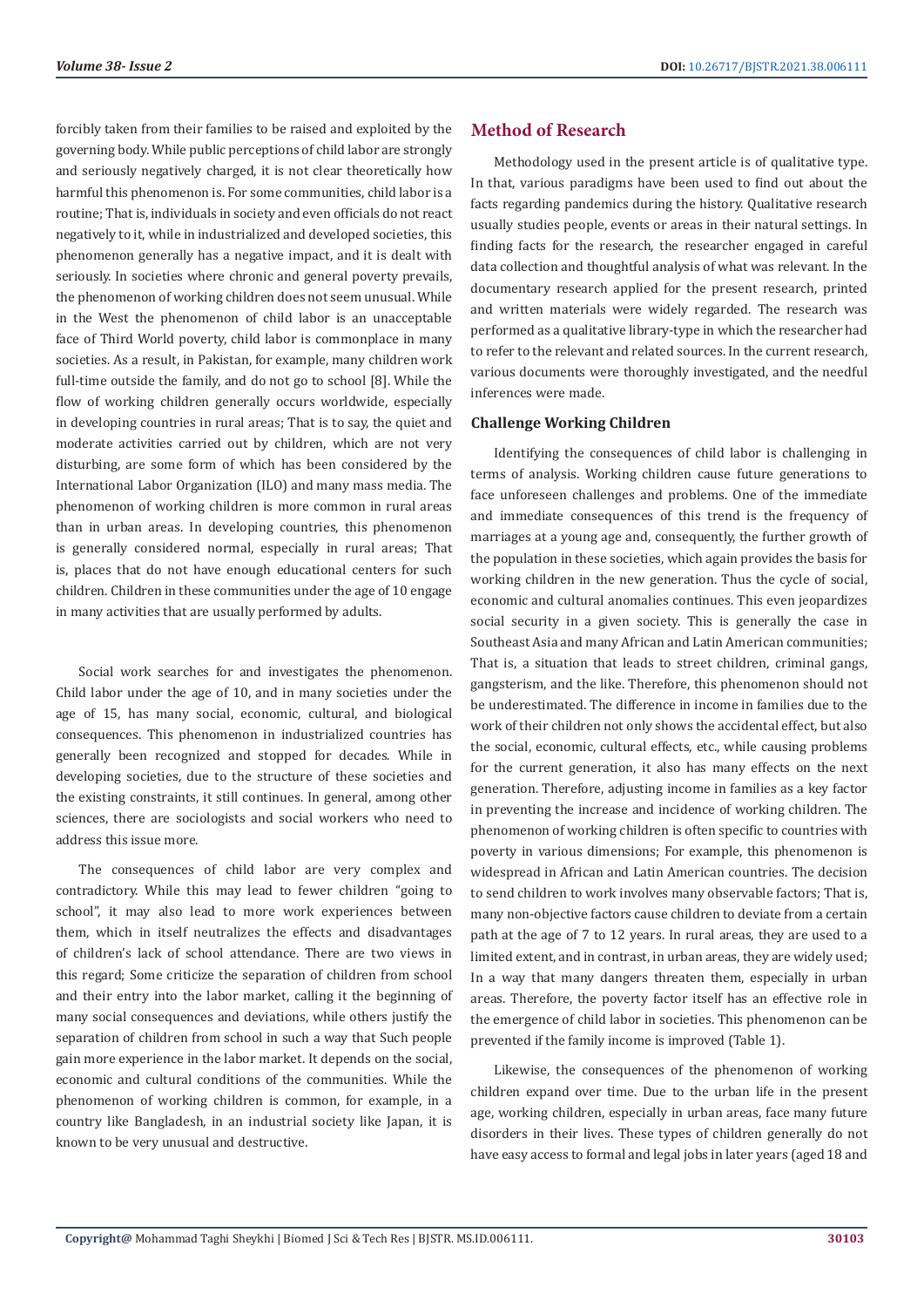over) due to lack of education and specialization. At the same time, many deviations from the working life of this type of child during their working period before the age of 15, in some cases, provide them with a bad record, which itself acts as a kind of barrier to their employment in later years. A child who works today is consequently less likely to attend school. He himself may have made less progress in his education in later years. Therefore, as has been proven, children cannot easily pursue their work and education at the same time. Therefore, academic failure is very likely for this

type of children. Therefore, welfare organizations, municipalities, etc. should always monitor the child labor community, and, if necessary, provide social assistance, counseling and guidance to them; In a way that separates them from working at a young age, and leads them more to education. Likewise, relevant authorities should always be aware of the oppression, vulnerability, and need to protect children, and prevent / protect them from abnormal and plague-like conditions [9].

| <b>Total Age</b> | <b>Group of Children</b> | <b>Number of Working</b><br>Children | Percentage | Number of Children<br>in Hard Work | Percentage |
|------------------|--------------------------|--------------------------------------|------------|------------------------------------|------------|
| $5 - 11$         | 838800                   | 109700                               | 13.1       | 60500                              | 7.2        |
| $12 - 14$        | 360600                   | 76000                                | 21.1       | 50800                              | 14.1       |
| $15 - 14$        | 1199400                  | 186300                               | 15.5       | 111300                             | 9.3        |
| $15 - 17$        | 332100                   | 59200                                | 17.8       | 59200                              | 17.8       |
| Boys             | 786600                   | 132200                               | 16.8       | 95700                              | 12.2       |
| Girls            | 744900                   | 113300                               | 15.2       | 74800                              | 10.5       |
| Total            | 1531500                  | 245500                               | 16         | 170500                             | 11.1       |

**Table 1:** Picture of the number of working children by age and sex in the early 2000s (number per thousand).

Evaluating such a process itself requires extensive and longterm information. As mentioned, relevant institutions such as welfare organizations or municipalities should be able to collect information about such children. However, in such situations, social workers can play an effective role in correcting these children. Therefore, in relation to the increase in the number of working children, as well as in relation to the increase in the divorce rate in a given society, the number of social workers and the increase in their ratio should also be considered. Studies on work and childhood in 1991-94, and the results obtained among the same people at a young age, in 2004, show that they remained generally agricultural, especially in rural areas, and did not have much social change and mobility. . Many sociologists have conducted this type of research using the follow-up method. In this way, children have studied and studied work for a relatively long period of time, and have achieved remarkable results. It is also noteworthy that children gain more opportunities and development at older ages when they are not in a working position at a young age (around 10 years old and the like). In other words, not being able to work in childhood and subsequently continuing their education usually provides the grounds for their social mobility at a young age and above. Children who do not fit into the global model; That is, they do not choose the path to school, they are abnormally classified and defined [10]. The activities of working children in rural areas are mainly agricultural activities including sowing seeds, processing crops, keeping livestock and the like. The day-to-day activities that children do include things like; Carrying firewood, cooking, house cleaning and the like. Such children typically work more than 16 hours a week, and girls typically work 2.5 hours or more

than boys. Hence, the concept of child labor in rural areas, while widely occurring, is itself considered a common phenomenon by rural people in many countries. At the same time, this phenomenon causes the backwardness of these societies in comparison with advanced societies.

# **Results of the Phenomenon of Working Children**

In examining the potential effects of working children, some results can be noted as follows: The indicators of going to school (primary education and completing at least seven classes) are declining. The World Bank has conducted various studies in this field in South American countries, and finally reached the following results:

- **1)** It is also worth mentioning that not going to school or lack of education of rural children, even in the following years, affects the health status of citizens in urban areas. While many rural children migrate in adulthood, their drop in education at this age causes many harms to and between them.
- **2)** In rural areas, child labor activities in and around agriculture are summarized, and thus children do not have specific rights. It should also be noted that the definition of working children in urban and rural areas is very different from each other. In rural areas, due to the small size of society, limited activities, limited variety of work and the like, children are more observed in agriculture and other related activities, while in urban areas, a variety of different activities of these children can be seen. Likewise, the vulnerability of working children is less in rural areas than in urban areas; Simply because working children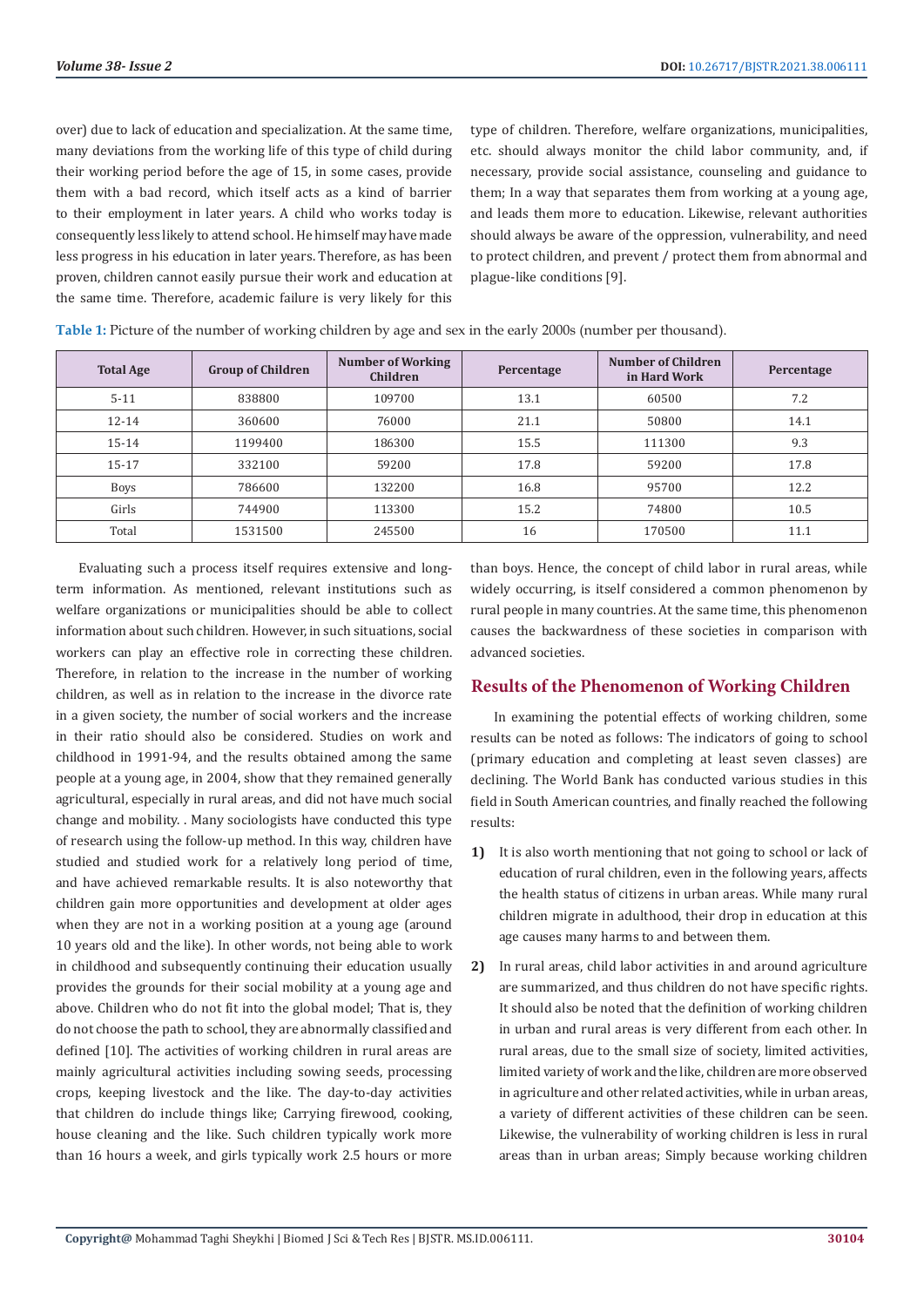in these areas, while getting acquainted with agricultural affairs and activities in accordance with local and traditional norms and contracts, are attracted to the same activities and occupations at later ages. Therefore, the vulnerability of such children in rural areas does not seem significant.

- **3)** The process of rural working children itself leads to migration from rural to urban areas; It means providing a kind of social mobility among this type of children. Therefore, the origin of the phenomenon of working children in urban areas is mainly working children in rural areas. This situation is somewhat visible in Iran today and to a large extent in many other less developed societies.
- **4)** It is also worth considering how much the work of children affects their age of marriage. To date, the phenomenon of working children has largely contributed to the low age of marriage. This phenomenon is worth studying from the perspective of sociology and social work, considering the consequences that follow.
- **5)** Early marriage at an early age, which is largely related to the phenomenon of working children, has consequences for women and children, including health risks. Working children, which in turn lead to early marriage, greatly endanger the health of both, especially girls. Issues such as premature fertility, multiple children at an early age, inexperience of mothers and the like, endanger the health of women and girls to a large extent. For this reason, in many societies, fertility and population experts recommend fertility at the age of 18 and older.
- **6)** Working children may be proud of their work in some ways; Because of the help they provide to support the family's food, because of the rental allowance, the scholarships for other siblings, and so on [11].

#### **Objective Effects of Child Labor**

The consequences of such conditions are evidence of the level of education of children in addition to their marriage patterns. Research shows that there is a close relationship between children's work and cases of early marriage at a later age. In many cases, this situation even leads to divorce. At the same time, children's work affects their educational levels (the amount and quality of education among children). Even if children work only 6 hours a week on average; The result in the coming years (over 10 years); Reducing their schooling for about a year reduces them. Therefore, academic failure has a significant relationship with child labor; They even work a few hours a week. Therefore, educational authorities, families and other relevant agencies should, as far as possible, prevent children from entering work with or without pay (wages), so that academic failure is less likely. It should also be noted that the

start of 6 hours of work by children per week is even more likely to increase. Income motivation, friends, workplace algebra and other incentives are very effective in increasing children's working hours. Also, if children work about 17 hours a week, children will lose a 20% chance of completing elementary school. Research shows that there is a link between children's part-time work during the week and how well they succeed in school.

Many social welfare researchers, while examining such cases, recommend a planning system, stating that it is possible to prevent working children under the age of 15 from gaining employment in various economic sectors in society. Such research has recently been conducted by the World Bank in South American countries. While in the West, appropriate and timely legislation separated children from factories, this time owes the number of working children to compulsory education and increased family incomes in those communities (Neuwenhuys: 1996) [12]. As noted, the more children enter the labor market before the age of 15, the more likely they are to marry at an early age; That is, conditions that lead to higher fertility, the frequency of fertility in adolescence (Teens), before the age of 19 and the like. Therefore, the entry of boys and even girls into the labor market at the age of less than 15 years brings many potential problems and challenges for the following years of these people. The special sexual effects of child labor can also be designed and analyzed. In such circumstances, the negative effects of child labor are more on the academic failure of boys than girls. As mentioned, the abundance and increase of child labor is reflected more in agriculture than in other occupations. In most societies, especially among less developed countries, the phenomenon of working children and its consequences are more focused on boys. While the phenomenon of child labor is present in developing societies, the phenomenon of youth unemployment is also evident in these societies, due not only to high population growth but also to many other causes [13]. The youth unemployment rate is also related to how the economy is growing and the labor market.

However, they generally marry girls at a young age (even less than 15 years old) who seek to enter the labor market while losing their educational opportunities, which in itself has adverse effects in various ways in the present age. At the same time, regardless of the urban and rural nature of the community, children are generally employed in the agricultural sector at an early age. Although this move is considered insignificant in rural communities, sociological analysts consider the development of this phenomenon to be contrary to and an obstacle to development. One of the reasons for the rapid population growth in developing societies, especially in rural areas, is the employment of boys and girls at an early age; That is, the phenomenon that follows early marriage. At the same time, and as far as the conditions of Third World societies are concerned, the work of girls at a young age does not have much of an effect on their entry into the formal labor market in later years. This means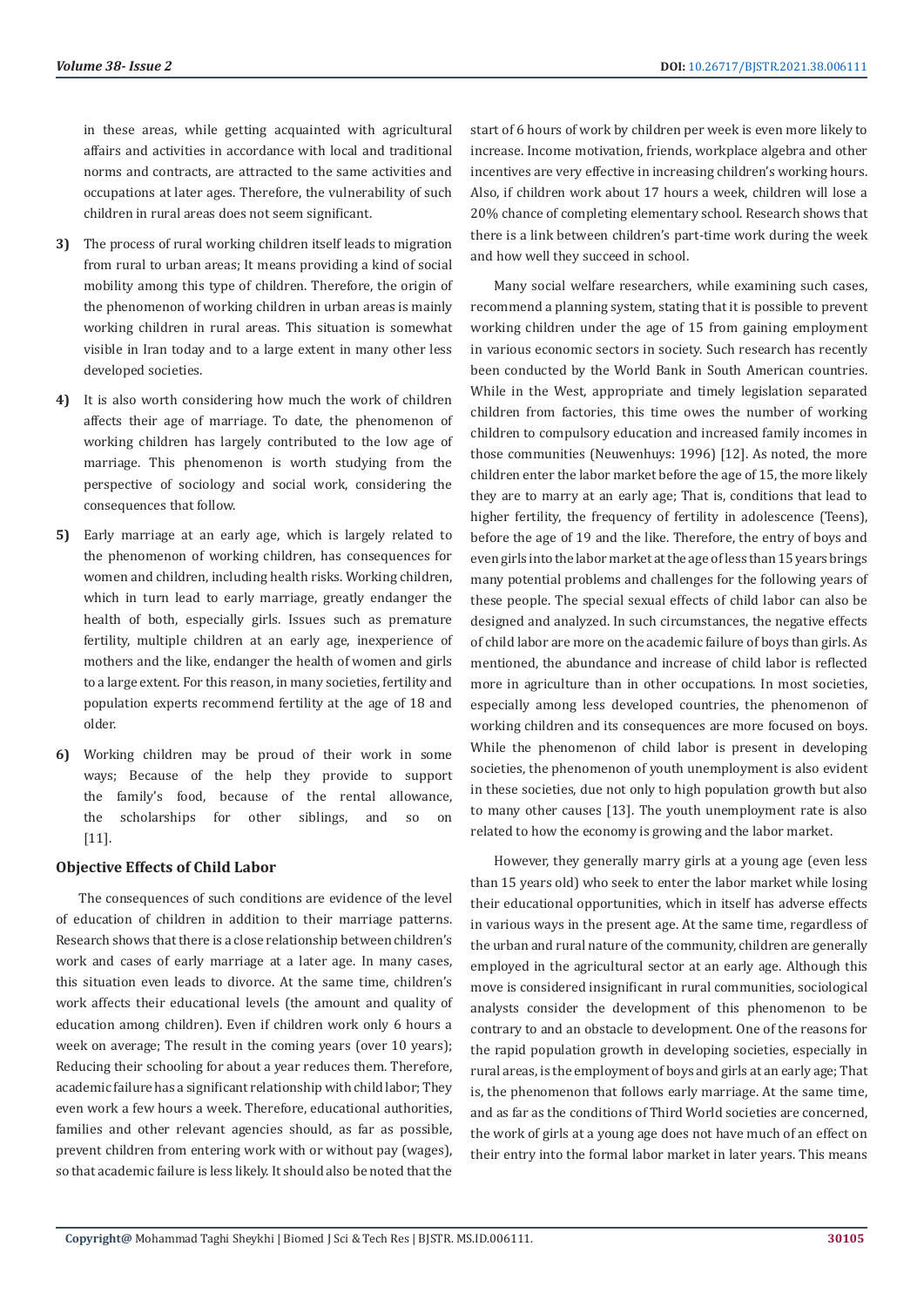that in many cases they do not have the opportunity to enter the labor market even in the conditions of entering adulthood and puberty; It means that they get married, raise children, etc. It is also worth mentioning that the entry of girls into the labor market and agricultural affairs at a young age is not very attractive for them; Simply because they remain in activities, sales and the agricultural market after gaining a lot of experience and less in adulthood. While such experiences are very helpful and definite for boys in their adulthood. However, the phenomenon of child labor poses many challenges for both sexes (girls and boys) in both urban and rural areas.

As far as community service is concerned, and from the point of view of this method of assistance, such arrangements should be made so that girls and boys are less out of the ordinary and enter the labor market at an early age. One of these methods in a forward-looking format is to limit the birth rate, especially in rural areas, which is the source of migration. The phenomenon of working children, which in the Third World countries is mainly due to rural poverty and rural migration to urban areas, has its own social, economic, environmental, cultural, health and the like consequences; That is, the current that leads to the phenomenon of working children, especially in rural areas. Resolving such phenomena depends on reducing rural poverty in its various dimensions. To prevent the spread of child labor in the long run, the theory is: when we make a man literate, we make a person literate, but when we make a woman literate, we make a family literate; And that in itself inspires the policy of educating girls. In general, the efficiency and outcome of girls' education help to reform society at its macro level [14]. While the spread of literacy and education, or in other words, access to education itself, causes cultural dissemination [15], its cessation or slowdown leads to cultural and material poverty (non-cultural), and ultimately the emergence of the phenomenon of working children [16].

#### **Conclusion**

Child labor as a public disorder appearing everywhere with high birth rate. It used to exist in the present industrial world in the 19<sup>th</sup> century. Currently it is available in the developing countries. The best way to avoid it is to apply family planning programs, to increase the educational system, increase industrialization, enact new laws and to enforce work at age plus 15. To plan an appropriate

scheme would also help in controlling child labor in any developing country. International Labor Organization and Unicef which play a determining role in leading the child labor, need to increase their part to manage the problem of child labor. Social work also plays a decisive role to bring about a better reaction between the families and the children who work. However, the existing child labor in developing countries needs to supervise the children concerned not to turn to street children, criminal gangs and the like.

#### **References**

- 1. [\(2012\) What is Child labor? International Labor Organization.](https://www.ilo.org/ipec/facts/lang--en/index.htm)
- 2. [\(2004\) Labor Laws an Amish Exception. The Economist.](https://www.economist.com/united-states/2004/02/05/an-amish-exception)
- 3. [\(1994\) Council Directive 94/33/EC of 22 June 1994 on Child labor.](https://eur-lex.europa.eu/legal-content/en/ALL/?uri=CELEX%3A31994L0033)
- 4. [\(2002\) ILO. Every Child Counts: New Global Estimates on Child Labour.](https://ilo.primo.exlibrisgroup.com/discovery/fulldisplay/alma993669043402676/41ILO_INST:41ILO_V2) [IN: Geneva, International Labour Office, Switzerland.](https://ilo.primo.exlibrisgroup.com/discovery/fulldisplay/alma993669043402676/41ILO_INST:41ILO_V2)
- 5. [Prugl Elisabeth \(1999\) The Global Construction of Gender, Home-based](http://cup.columbia.edu/book/the-global-construction-of-gender/9780231115605) Work in Political Economy of the 20<sup>th</sup> Century. Columbia University [Press.](http://cup.columbia.edu/book/the-global-construction-of-gender/9780231115605)
- 6. [Hindman H \(2009\) The World of Child Labor. In: Hindman H \(Edt.\)., ME](https://www.worldcat.org/title/world-of-child-labor-an-historical-and-regional-survey/oclc/269282238) [Sharpe Publishers, USA.](https://www.worldcat.org/title/world-of-child-labor-an-historical-and-regional-survey/oclc/269282238)
- 7. [\(2020\) World Population Data Sheet. Population Reference Bureau,](https://www.prb.org/wp-content/uploads/2020/07/letter-booklet-2020-world-population.pdf) [Washington DC.](https://www.prb.org/wp-content/uploads/2020/07/letter-booklet-2020-world-population.pdf)
- 8. [Myers WE \(1999\) Considering Child Labour: Changing Terms, Issues](https://eric.ed.gov/?id=EJ582384) [and Actors at International Level. Childhood 6\(1\): 13-26.](https://eric.ed.gov/?id=EJ582384)
- 9. Boyden J (1990) Childhood and Policy-makers: A Comparative Perspective on the Globalization of Childhood. In: A James, A Prout (Eds.)., Constructing and Reconstructing Childhood, Falmer London, pp.184-215.
- 10. [Boyden J, J Ennew \(1997\) Children in Focus: A Manual for Participatory](https://resourcecentre.savethechildren.net/library/children-focus-manual-participatory-research-children) [Research with Children, Stockholm: Radda Barnen.](https://resourcecentre.savethechildren.net/library/children-focus-manual-participatory-research-children)
- 11. [Seabrook J \(2001\) Children of Other Worlds: Exploitation in the Global](http://link.umsl.edu/portal/Children-of-other-worlds--exploitation-in-the/eHdKjKHukyI/) [Market. In: Seabrook J \(Edt.\)., Pluto, London.](http://link.umsl.edu/portal/Children-of-other-worlds--exploitation-in-the/eHdKjKHukyI/)
- 12. [Nieuwenhuys O \(1996\) The Paradox of Child Labour and Anthropology.](https://www.annualreviews.org/doi/abs/10.1146/annurev.anthro.25.1.237) [Annual Review of Anthropology 25: 237-251.](https://www.annualreviews.org/doi/abs/10.1146/annurev.anthro.25.1.237)
- 13. [Ohiiggins N \(2001\) Youth Unemployment and Employment Policy,](https://mpra.ub.uni-muenchen.de/23698/) [Geneva: International Labour Office.](https://mpra.ub.uni-muenchen.de/23698/)
- 14. [King EM, MA Hill \(1993\) Women's Education in Developing Countries:](https://documents1.worldbank.org/curated/en/849491468740172523/pdf/multi-page.pdf) [Barriers, Benefits and Policies. In: King EM, MA Hill \(Eds.\)., Baltimore,](https://documents1.worldbank.org/curated/en/849491468740172523/pdf/multi-page.pdf) [MD: Johns Hopkins University Press, USA.](https://documents1.worldbank.org/curated/en/849491468740172523/pdf/multi-page.pdf)
- 15. [Mayo P \(1995\) Critical Literacy an Emancipatory Policies: The Work](https://www.sciencedirect.com/science/article/abs/pii/073805939500021T) [of Paulo Freier. International Journal of Education Development 15\(4\):](https://www.sciencedirect.com/science/article/abs/pii/073805939500021T) [363-379.](https://www.sciencedirect.com/science/article/abs/pii/073805939500021T)
- 16. [Marx Karl, F Engles \(1989\) The Communist Manifesto. In: Marx Karl, F](https://www.versobooks.com/books/1109-the-communist-manifesto) [Engles \(Eds.\)., Verso, London.](https://www.versobooks.com/books/1109-the-communist-manifesto)